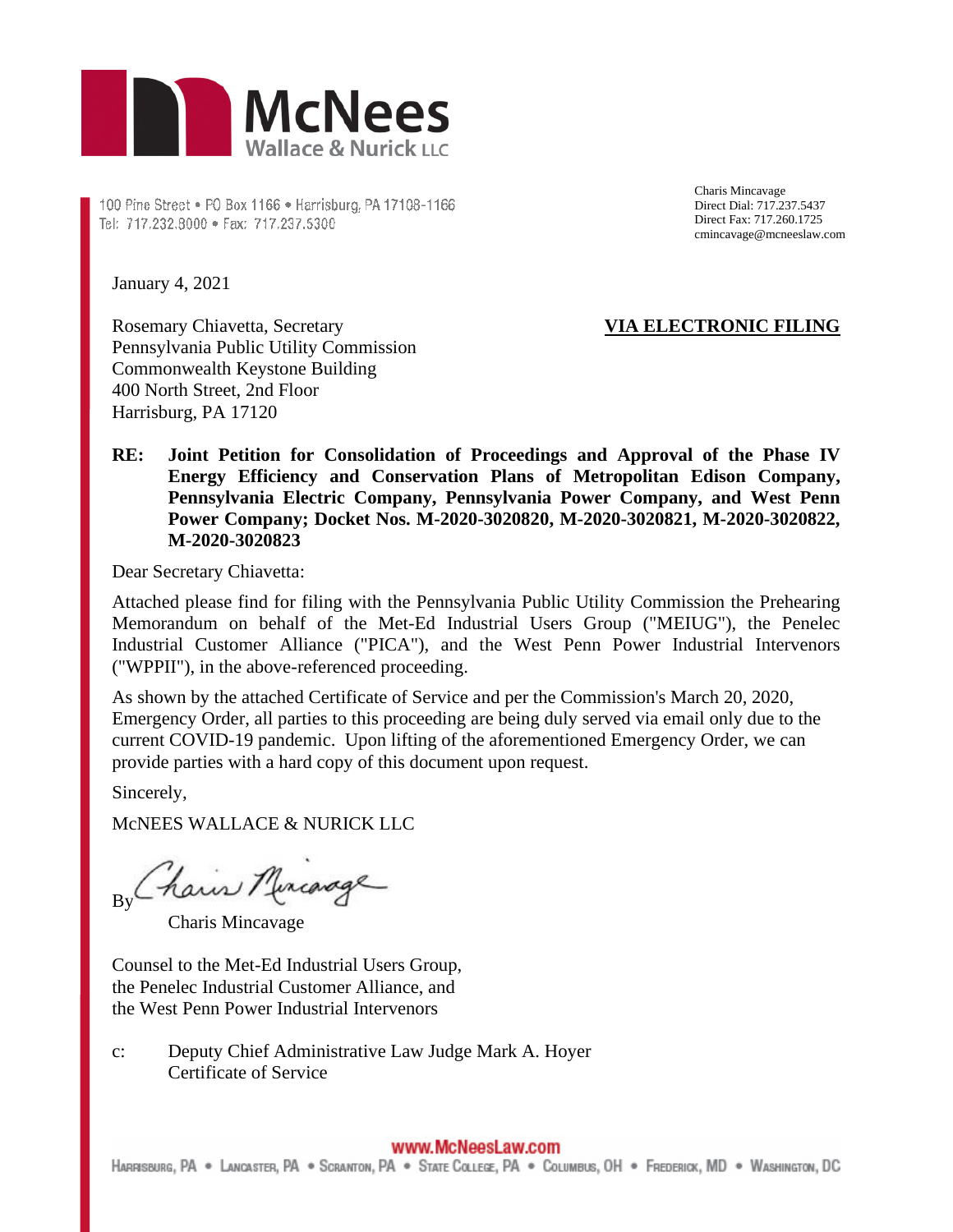#### **CERTIFICATE OF SERVICE**

I hereby certify that I am this day serving a true copy of the foregoing document upon the participants listed below in accordance with the requirements of 52 Pa. Code Section 1.54 (relating to service by a participant).

#### **VIA FIRST-CLASS MAIL**

John L. Munsch, Esq. FirstEnergy Service Company 800 Cabin Hill Drive Greensburg, PA 15601 jmunsch@firstenergy.com

David B. MacGregor Post & Schell, P.C. Four Penn Center 1600 John F. Kennedy Boulevard Philadelphia, PA 19103-2808 dmacgregor@postschell.com

Devin T. Ryan Post & Schell, P.C. 17 North Second Street, 12th Floor Harrisburg, PA 17101-1601 dryan@postschell.com

Aron J. Beatty, Esq. Christy Appleby, Esq. Office of Consumer Advocate 555 Walnut Street, 5<sup>th</sup> Floor Harrisburg, PA 17101 abeatty@paoca.org cappleby@paoca.org

Erin K. Fure, Esq. Office of Small Business Advocate 300 North Second Street, Suite 202 Harrisburg, PA 17101 efure@pa.gov

Richard A. Kanaskie, Esq. Bureau of Investigation and Enforcement Pennsylvania Public Utility Commission Commonwealth Keystone Building 400 North Street, 2nd Floor West Harrisburg, PA 17120 rkanaskie@pa.gov

Elizabeth R. Marx, Esq. John Sweet, Esq. Ria Pereira, Esq. Pennsylvania Utility Law Project 118 Locust Street Harrisburg, PA 17101 emarxpulp@palegalaid.net jsweetpulp@palegalaid.net rpereirapulp@palegalaid.net

Joseph L. Vullo, Esq. Burke Vullo Reilly Roberts 1460 Wyoming Avenue Forty Fort, PA 18704 jlvullo@aol.com

hair Murcange

Charis Mincavage

Counsel to the Met-Ed Industrial Users Group, the Penelec Industrial Customer Alliance, and the West Penn Power Industrial Intervenors

Dated this 4<sup>th</sup> day of January, 2021, at Harrisburg, Pennsylvania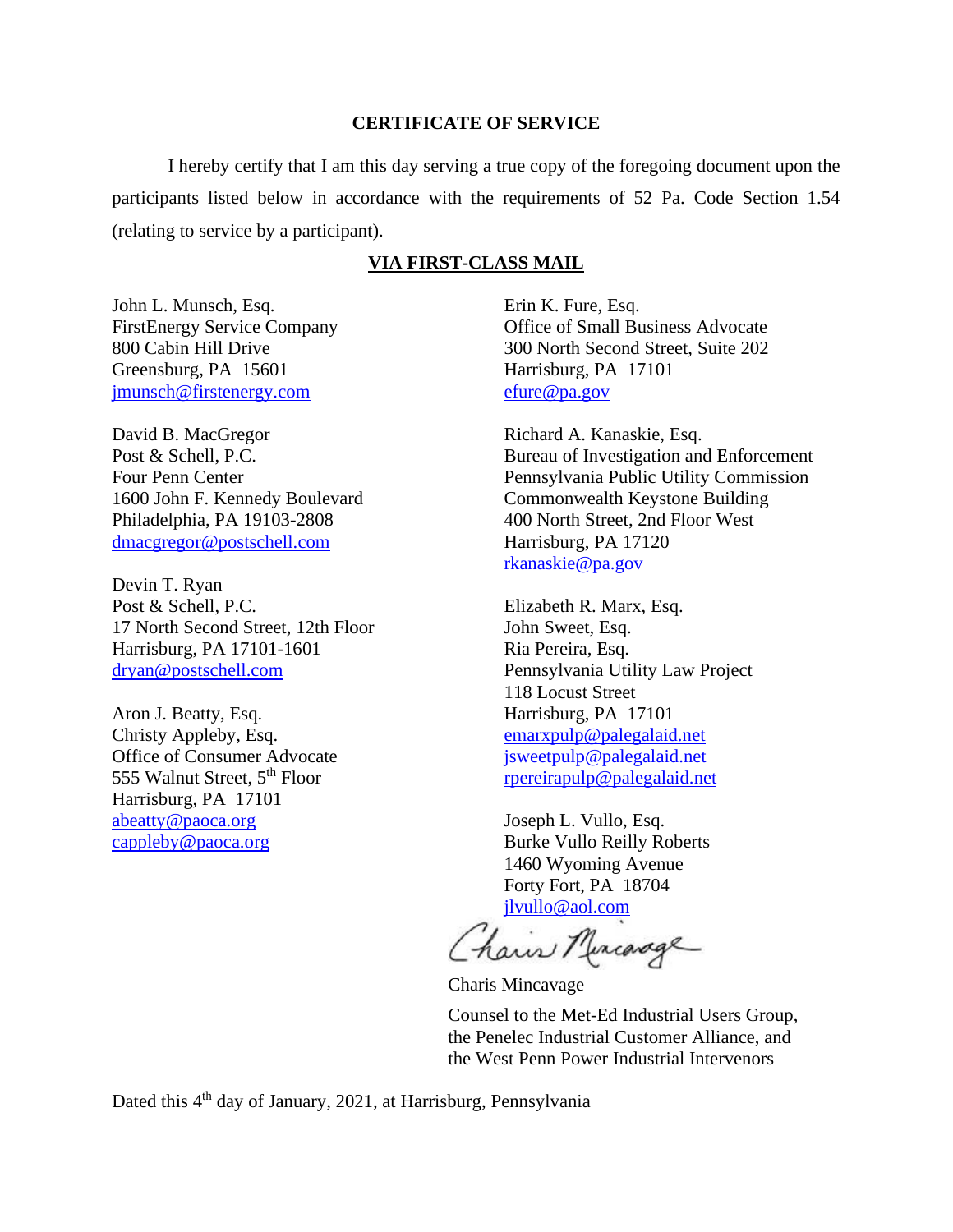### **BEFORE THE PENNSYLVANIA PUBLIC UTILITY COMMISSION**

:

: : : :

Joint Petition for Consolidation of Proceedings and Approval of the Phase IV Energy Efficiency and Conservation Plan of Metropolitan Edison Company, Pennsylvania Electric Company, Pennsylvania Power Company, and West Penn Power Company

: Docket Nos. M-2020-3020820 M-2020-3020821 M-2020-3020822 M-2020-3020823

# **PREHEARING MEMORANDUM OF THE MET-ED INDUSTRIAL USERS GROUP, THE PENELEC INDUSTRIAL CUSTOMER ALLIANCE, AND THE WEST PENN POWER INDUSTRIAL INTERVENORS**

Pursuant to the December 30, 2020, Prehearing Conference Order issued by Deputy Chief Administrative Law Judge ("ALJ") Mark A. Hoyer, the Med-Ed Industrial Users Group ("MEIUG"), the Penelec Industrial Customer Alliance ("PICA"), and the West Penn Power Industrial Intervenors ("WPPII") (collectively, "Industrial Customer Groups") hereby submit this Prehearing Memorandum in the above-captioned proceeding.<sup>1</sup>

## **I. HISTORY OF THE PROCEEDING**

On November 30, 2020, the Companies petitioned the Commission for approval of their Phase IV Energy Efficiency & Conservation ("EE&C") Plans ("Phase IV Plans"). The Companies' Joint Petition for Consolidation and Approval of their Phase IV Plans ("Joint Petition") seeks approval of the Companies Phase IV Plans and, according to the Companies, includes a suite of programs designed to meet the additional consumption reduction targets and coincident peak demand reduction targets adopted by the Commission. *See* Joint Petition, p. 1.

<sup>&</sup>lt;sup>1</sup>Because the Industrial Customer Groups are filing their Joint Petition to Intervene simultaneously with this Prehearing Memorandum, the Industrial Customer Groups were not served with ALJ Hoyer's December 30, 2020, Prehearing Conference Order. As a result, the Industrial Customer Groups only became aware of the requirements of the Prehearing Conference Order today.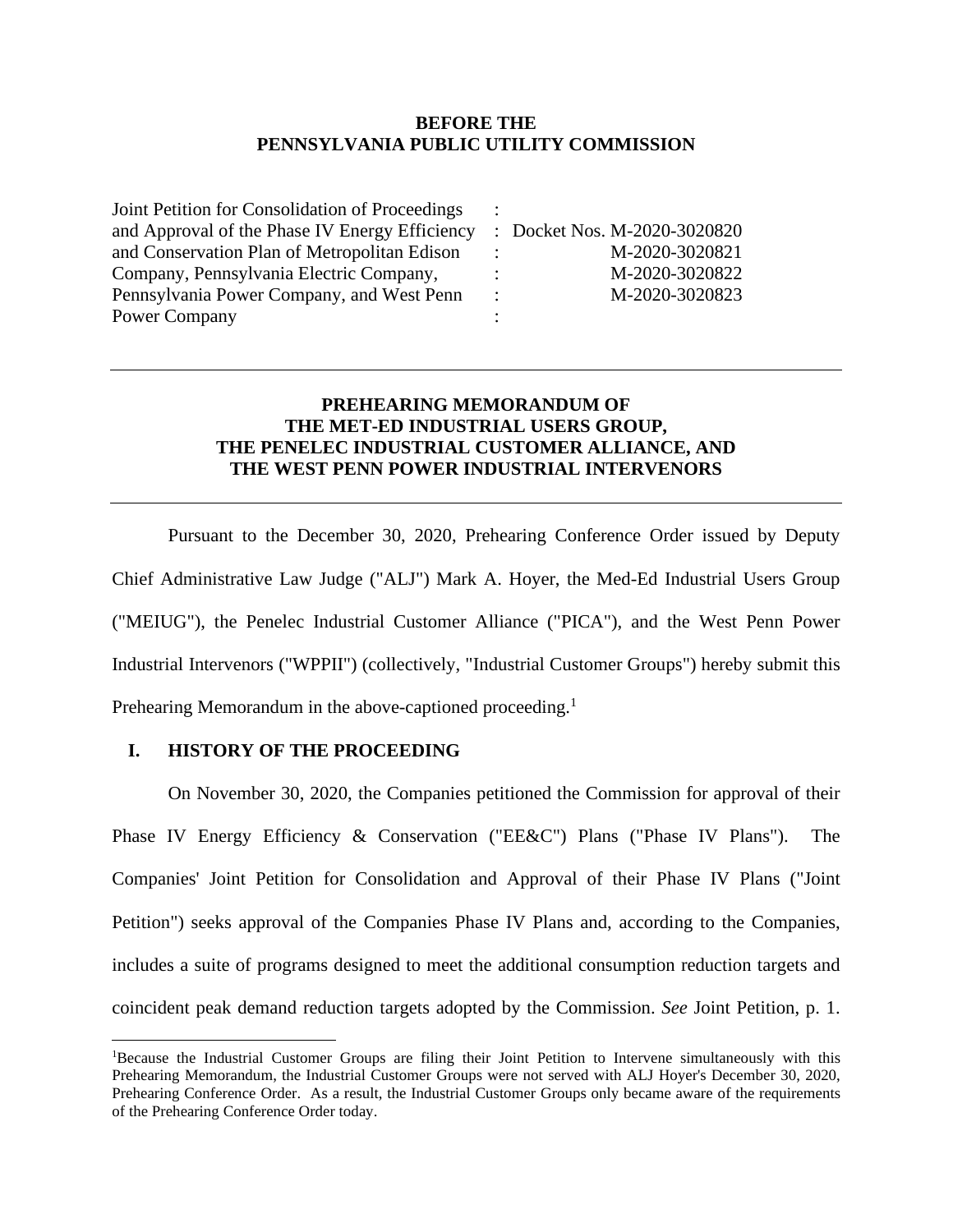The Phase IV Plans follow Met-Ed's, Penelec's, Penn Power's, and West Penn Power's currently effective Phase III EE&C Plans, which were approved by the Commission on March 10, 2016, and will expire on May 31, 2021. Among other provisions in the Joint Petition, the Companies propose to include programs for Large Commercial and Industrial ("C&I") customers, the costs of which would be recovered through a non-bypassable Phase IV EE&C-C Rider.

Concurrent with the filing of this Prehearing Memorandum, the Industrial Customer Groups are filing a Joint Petition to Intervene in this proceeding. A description of the Industrial Customer Groups is set forth in Paragraph 1 of the Industrial Customer Groups' Joint Petition to Intervene.

A Prehearing Conference has been scheduled in these proceedings for January 5, 2021.

## **II. SERVICE LIST**

For purposes of service in the above-captioned proceedings, please direct all communications to:

> Susan E. Bruce (Pa. I.D. No. 80146) Charis Mincavage (Pa. I.D. No. 82039) Jo-Anne Thompson (Pa. I.D. No. 325956) McNEES WALLACE & NURICK LLC 100 Pine Street P.O. Box 1166 Harrisburg, PA 17108-1166 Phone: (717) 232-8000 Fax: (717) 237-5300 sbruce@mcneeslaw.com cmincavage@ mcneeslaw.com jthompson@ mcneeslaw.com

### **III. ANTICIPATED ISSUES AND SUB-ISSUES**

The Industrial Customer Groups are concerned with issues regarding the terms and conditions of their electricity service, including the PUC's final disposition of the Companies Phase IV Plans, which would directly affect the rates that the Companies impose on the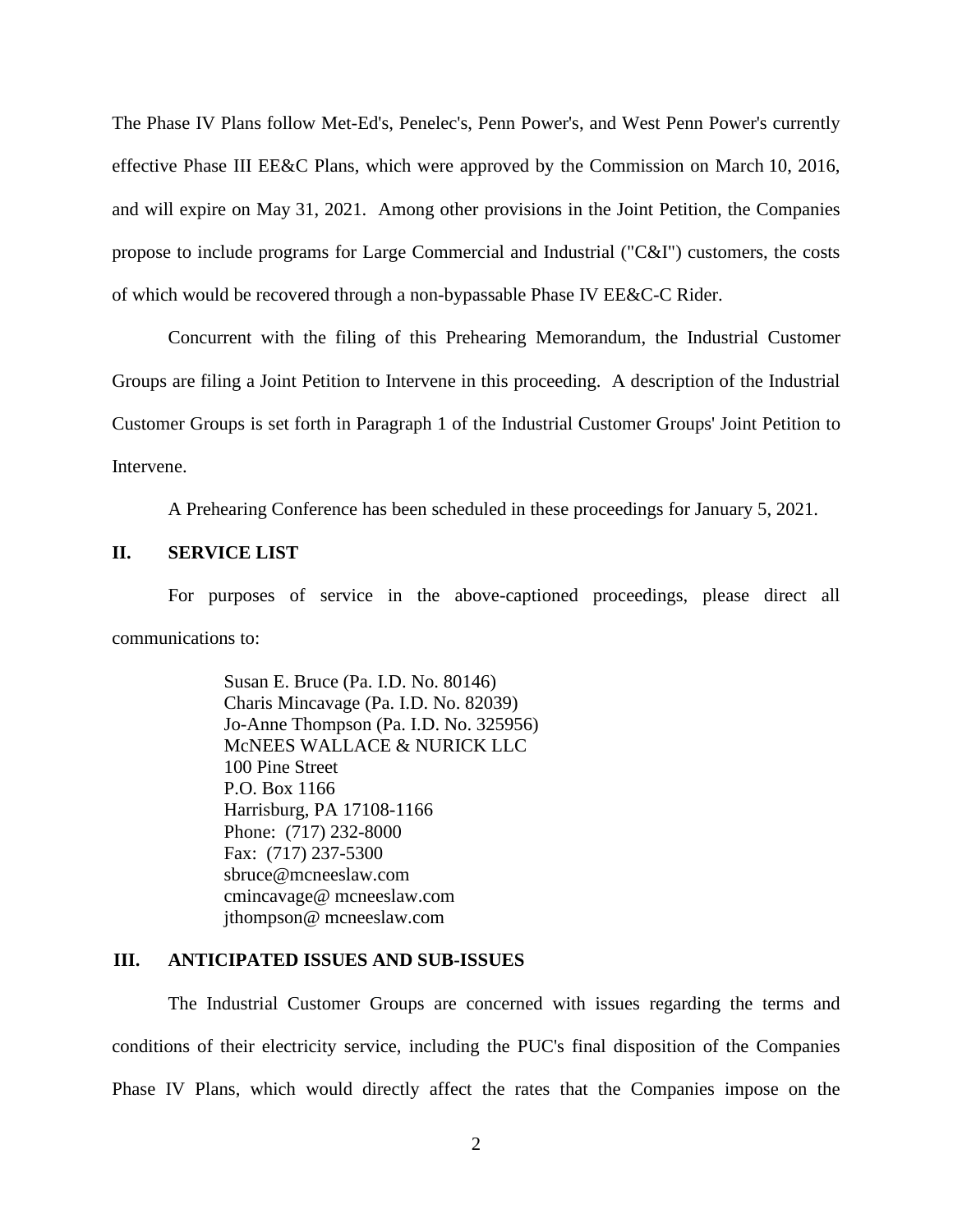Industrial Customer Groups for electric service. The Industrial Customer Groups seek to ensure that the Companies implement their Phase IV EE&C Plans in a just and reasonable manner, consistent with Act 129, the PUC's Implementation Order, and all applicable statues and regulations. The Industrial Customer Groups anticipate pursuing these issues during these proceedings and also reserve the right to raise further issues and to respond to all matters raised by other parties.

#### **IV. PROPOSED WITNESSES**

The Industrial Customer Groups are in the process of evaluating whether they will sponsor any testimony in these proceedings. In the event the Industrial Customer Groups decide to sponsor testimony, the Industrial Customer Groups will inform the ALJs and the other parties of any intended witnesses and topics of testimony. The Industrial Customer Groups also intend to participate in these proceedings through the submission of discovery, cross-examination of other parties' witnesses, and the submission of briefs, exceptions and reply exceptions, if necessary.

#### **V. PROPOSED SCHEDULE AND DISCOVERY RULES**

The Industrial Customer Groups will cooperate with the ALJs and the parties at the Prehearing Conference to develop an appropriate procedural schedule and discovery rules in accordance with the Commission's regulations and any directives issued by the ALJs.